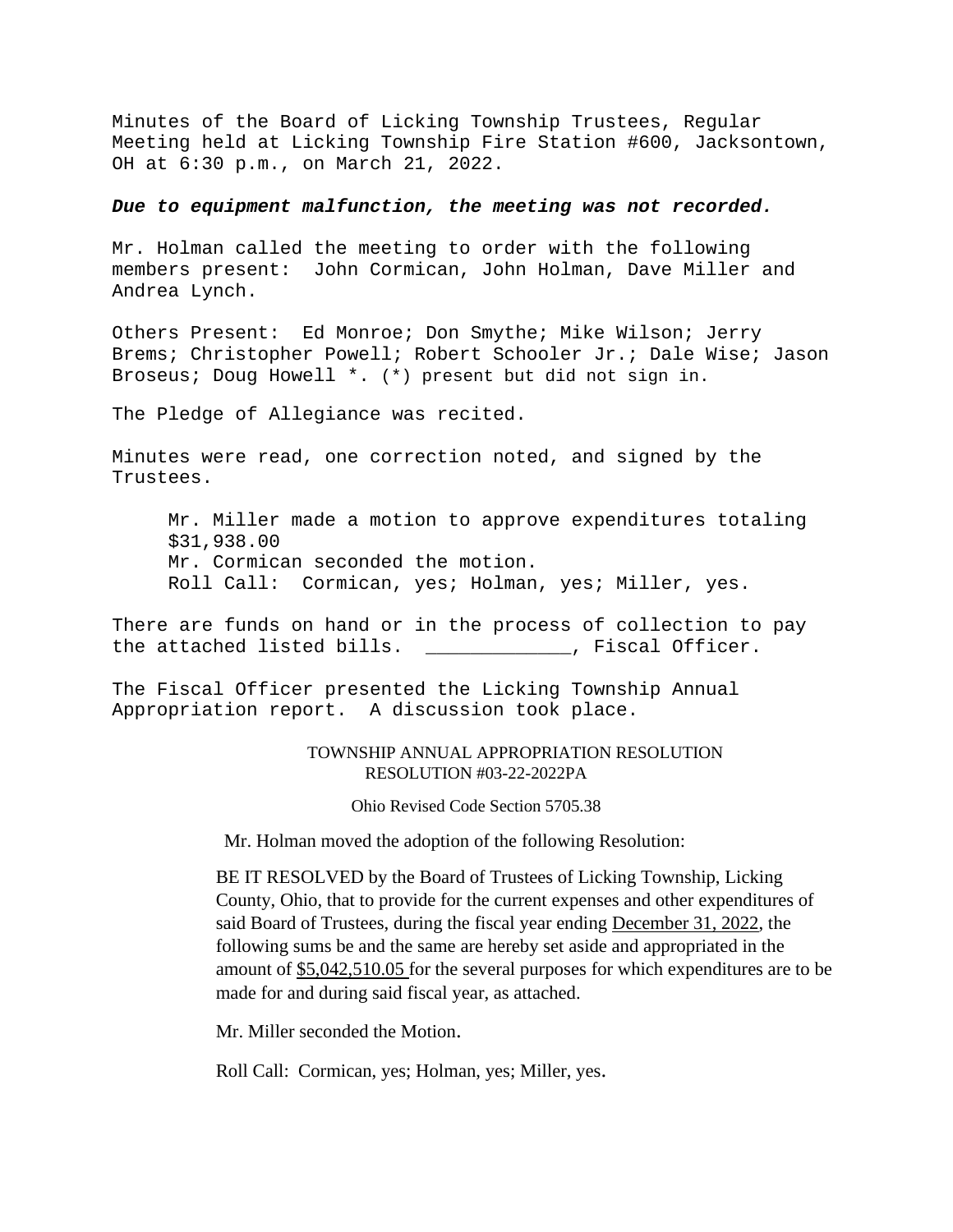The Fiscal Officer presented the 2022 AUP Engagement Letter for signature by Mr. Holman and Mrs. Lynch.

CORRESPONDENCE:

- 1. U.S. Census Survey letter re: Payroll Census due 4/26/22
- 2. Resignation Letter Robert J Houston effective 06/30/22
- 3. CFLP Waste District letter re: Ratifying CFLP plan
- 4. Linda Payne letter re: Transfer of cemetery lots
- 5. Inquiry from Rob Mills re: Juneteenth holiday

Mrs. Lynch reported having received a public records request from Ginelle Smith of Quadient. The requested was fulfilled on 3/10/22.

Mrs. Lynch presented a sealed envelope marked "2022 Mowing Bid" from Brandon Daubenmire, Daubenmire's Property Services. The bid was opened and a discussion took place.

Mr. Cormican made a motion that the LTWP Board of Trustees accept Daubenmire's Property Services Estimate for 2022 cemetery, fire station, and township garage mowing as presented at \$300.00 per mowing. Mr. Miller seconded the motion. Roll Call: Miller, yes; Holman, yes; Cormican, yes.

Chief Wilson gave the Fire Report. The Chief updated the Board on a recent EMS Soft Billing situation wherein PMMG has been unsuccessful in collecting payments for EMS soft billing. A discussion took place.

Mr. Holman moved the adoption of the following Resolution: Licking Township Resolution PMMG 3-21-22

The Licking Township Board of Trustees direct PMMG, retroactive to 6/21/2021 and in accordance with Licking Township Resolutions LTFC-6-21-2021 and LTFC-3-21- 2022, to follow PMMG's customary & standard billing procedures to obtain EMS "soft" billing payment from patient/vendors. Whereas, if PMMG's customary standard billing procedures to obtain EMS "soft" billing payment from the patient/vendor fail, Licking Township hereby authorizes PMMG to NOT pursue further collections against the patient/vendor and authorizes PMMG to waive said billing charges.

Mr. Cormican seconded the motion. Roll Call: Cormican, yes; Holman, yes; Miller, yes.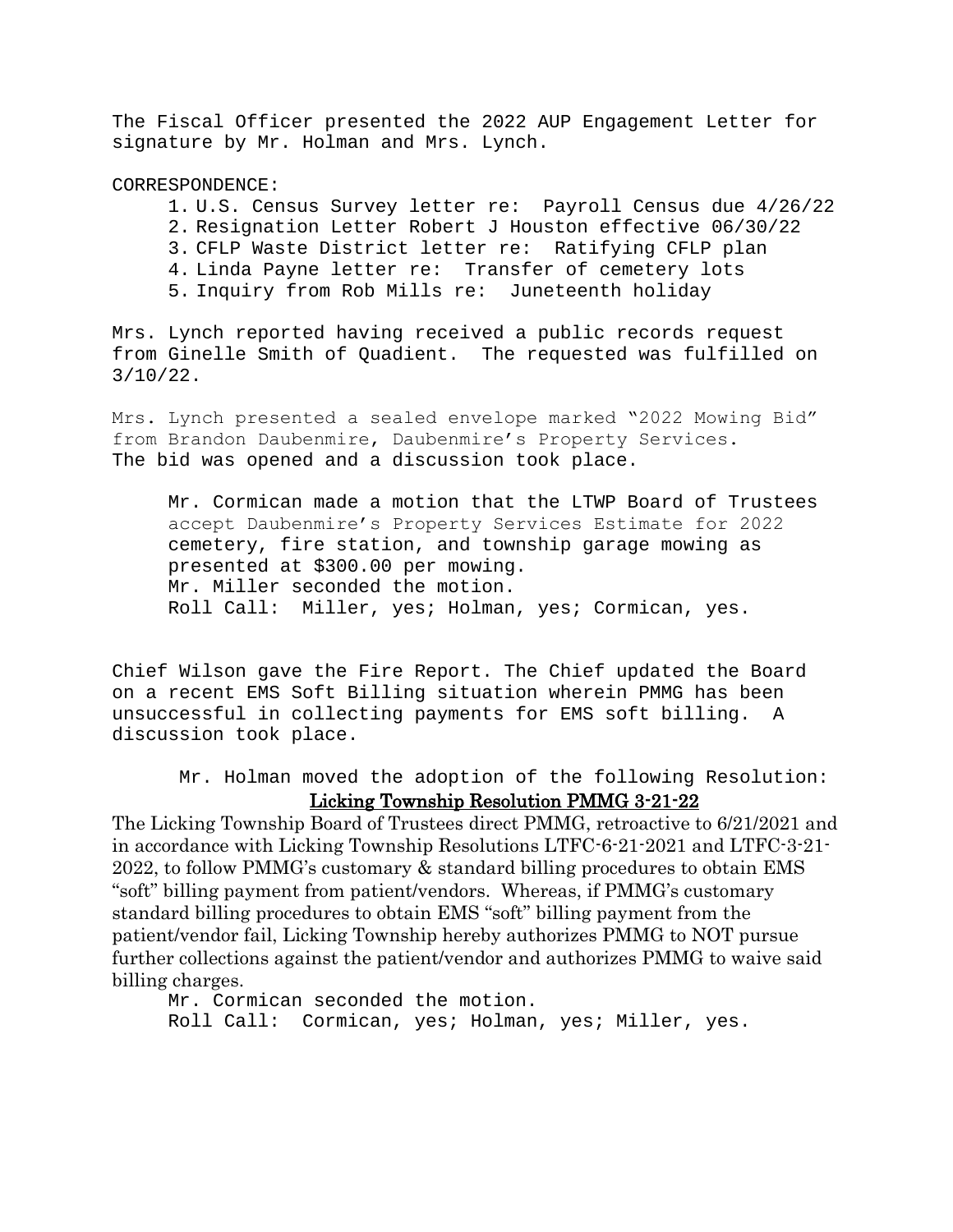Mr. Holman moved the adoption of the following Resolution:

## Licking Township Resolution LTFC-3-21-2022

WHEREAS, the Board of Licking Township Trustees via Resolutions LTFC-6-21-2021 and LTFC-3-21-2022 and pursuant to Ohio Revised Code §505.84, established charges for the use of fire and rescue services, ambulance services, or emergency medical services (EMS) that it provides; and, pursuant to Ohio Revised Code §505.84, established different charges for residents and nonresidents for any ambulance transported person(s); and pursuant to Ohio Revised Code §505.84, may waive all or part of a charge for EMS ambulance services for any Licking Township resident; and,

WHEREAS, the immediate adoption of Resolutions LTFC-6-21-2021 was and continues to be in the interest of the health, safety and welfare of the residents of Licking Township.

NOW, THEREFORE, BE IT RESOLVED, that effective 04/01/22, the charges for EMS ambulance services, for both residents and nonresidents, shall be at the following updated rates based upon 2022 Medicare Reimbursement rates of 5%:

- Basic Life Support \$577.50
- Advanced Life Support \$682.50
- Advanced Life Support 2 \$945.00
- Loaded Mileage \$21.00

Mr. Miller seconded the motion. Roll Call: Cormican, yes; Holman, yes; Miller, yes.

Zoning Inspector Doug Howell gave the Zoning Report. There were four zoning permits issued:

- William & Virgina Prentice Moon River Garage \$150.00
- Jeff Litzinger White Chapel Storage Container \$125.00
- Judd Properties S 2nd Street New Home \$288.20
- Traci & Ronnie Lucas Licking Trails Road pool \$125.00

A discussion took place regarding the increased zoning fees voted on at the last meeting.

Mr. Holman made a motion to amend the fee increase that was presented and approved during the 3/7/22 meeting due to a missing effective date. Mr. Cormican seconded the motion. Roll Call: Holman, yes; Cormican, yes; Miller, yes.

Mr. Holman made a motion that the Board approve the proposed zoning increases that were presented and reflected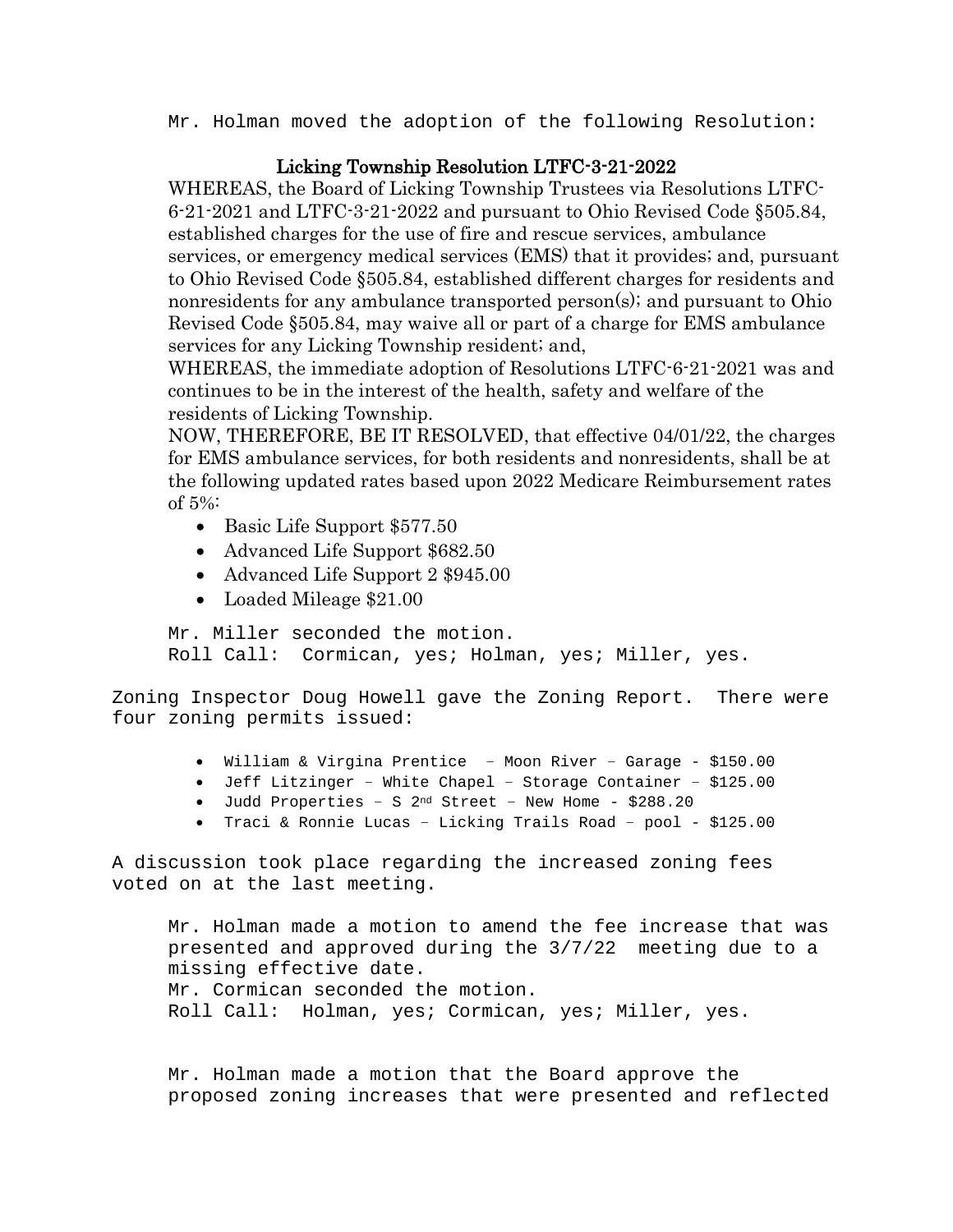in the meeting minutes with an effective date of 4/1/2022. Mr. Miller seconded the motion. Roll Call: Cormican, yes; Miller, yes; Holman, yes.

Mr. Cormican indicated that he met with residents at Logan & Avondale regarding the hog fence and catch basin area. A discussion took place. Mr. Cormican obtained an estimate for repairs.

Mr. Cormican made a motion that the Board approve repairing the catch basin on Logan Avenue with Vendor Grosse Construction in the amount of \$6750.00. Mr. Miller seconded the motion. Roll Call: Miller, yes; Holman, yes; Cormican, yes.

Mr. Howell stated that the zoning certificate on the cell tower on South Fork has expired.

Mr. Holman provided the Board with a copy of Chief Wilson's draft employee evaluation/review. The Board will review Mr. Holman's assessment and respond.

Mr. Holman provided an update on a recent Licking County Land Bank meeting he and Mr. Cormican attended. Mr. Holman offered the group a solution which was considered and ultimately accepted.

Mr. Holman made a motion that the Board enter in to Executive Session @7:32 p.m.to conduct interviews of a public employee which includes 1 Road Department employee and 2 Zoning Board/Commission members. Mr. Miller seconded the motion. Roll Call: Cormican, yes; Miller, yes; Holman, yes.

The Board invited Mrs. Lynch to attend all the interviews and Dale Wise to attend the Zoning interviews only.

*The Board returned from Executive Session and resumed the business meeting at 9:33 p.m.*

Mr. Holman indicated that no decisions nor votes were taken during Executive Session and that interviews were conducted with all candidates.